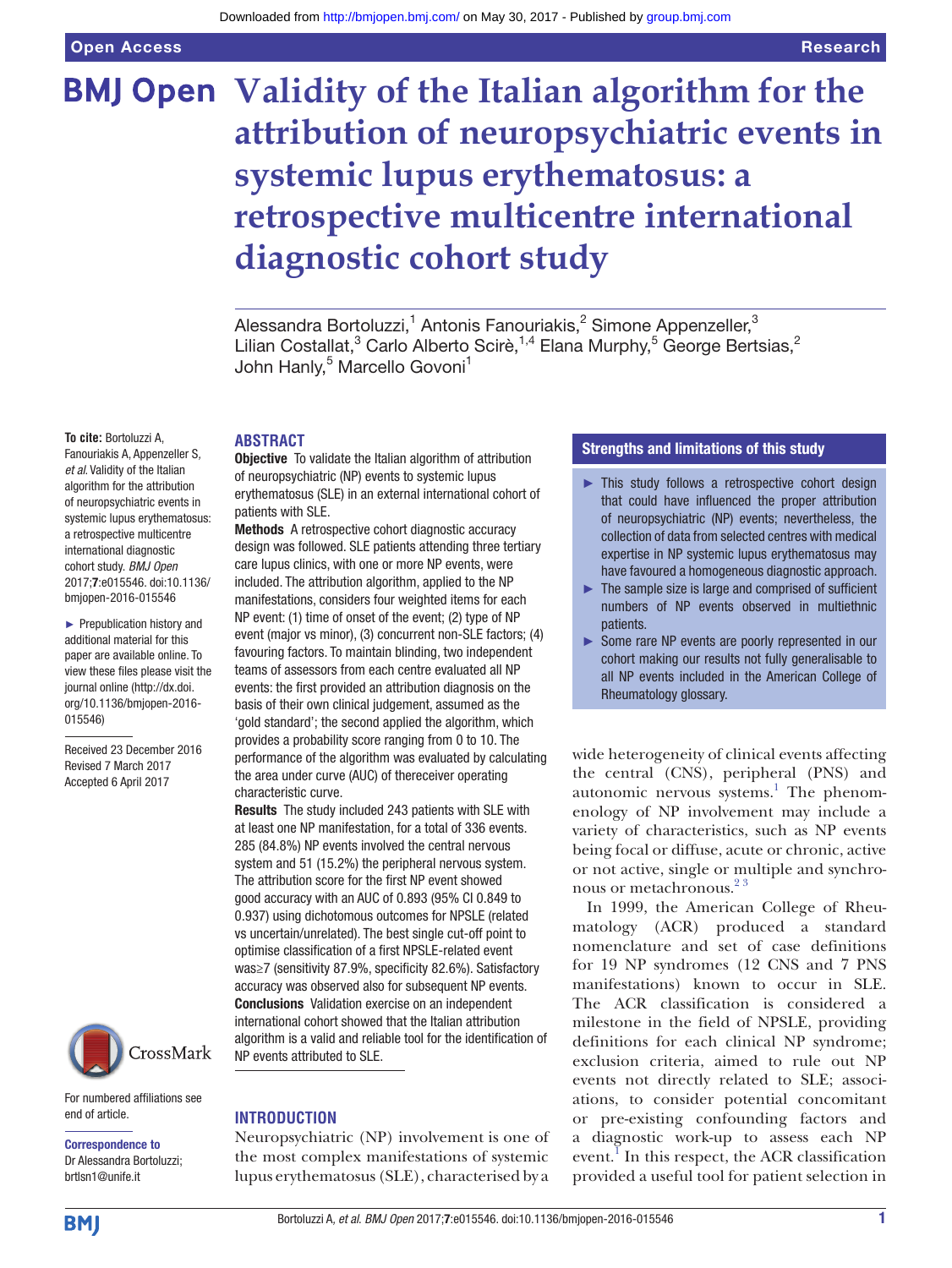clinical studies, offering standardised definitions that are primarily intended to create well-defined and homogeneous cohorts of patients with NP involvement. However, up to date, the usefulness of ACR case definitions in clinical practice has proven to be of limited value; in fact, even if NP events (especially less specific ones, such as headaches, mood disorders, mild cognitive deficits or peripheral neuropathies not confirmed by electrophys- $\frac{1}{10}$  have passed the ACR filter, it has been difficult to differentiate patients with NPSLE from those with NP manifestations not related to  $SLE^5$  $SLE^5$  and the final attribution still relies on the clinical judgement of experienced clinicians. Therefore, the optimal process to determine the attribution of NP events to SLE or other causes remains an unmet need.

In an attempt to address this issue, Monov and Monova proposed a model distinguishing major from minor or 'common' NP events.<sup>[6](#page-6-4)</sup> The latter were derived from a population-based study where the above-mentioned less specific NP events have been considered as never being confidently attributed to SLE, since they are also frequently observed in the general population. $45$  In this model, it was proposed that a diagnosis of NPSLE can be reached, provided the exclusion of other causes, in the presence of at least one of the major NP events or, alternatively, in the presence of minor NP events combined with additional diagnostic data (ie, neuroim-aging, electrophysiology and laboratory abnormalities).<sup>[6](#page-6-4)</sup> Another attribution model, derived from the large SLE disease inception cohort recruited by the Systemic Lupus International Collaborating Clinics (SLICC), has been proposed by Hanly *et al.*<sup>78</sup> This model—with two different levels of stringency (models A and B)—is based on three simple rules that take into account: (1) the temporal relationship between the NP event and the diagnosis of SLE (model A: 6 months before to 15 months following SLE diagnosis, for a total period of 21 months; model B: within 10 years prior to SLE diagnosis and still present during the enrolment window), (2) the type of NP event (major or minor) and (3) a comprehensive list of exclusions/associations derived from the ACR case definitions for 19 NP syndromes.

In a recent study of a large cohort of Italian patients with SLE, we proposed and preliminarily validated a new algorithm, based on a probability score, to determine the attribution of NP events to SLE or to other causes.<sup>[9](#page-6-6)</sup> The objective of the present study was to validate the Italian attribution algorithm in an international cohort of patients with SLE and at least one NP event, as per the 1999 ACR case definitions.

#### **METHODS**

#### **Study design**

This study follows a retrospective cohort diagnostic accuracy design. Reporting complies with the 'Standards for Reporting Diagnostic accuracy studies' 2015 recommendations (see supplementary STARD checklist). $10$ 

The study included a validating set of selected patients with SLE attending three tertiary care clinics dedicated to the management of patients with SLE from 1982 to 2015 (Department of Rheumatology, Clinical Immunology and Allergy, University of Crete, Heraklion, Greece; Medicine, State University of Campinas, Campinas, Brazil; Dalhousie University and Queen Elizabeth II Health Sciences Center, Halifax, Nova Scotia, Canada). Patients from each centre were selected if they satisfied the 1997 revised ACR classification criteria for  $SLE<sup>11</sup>$  and had one or more NP events, as defined in the ACR case definitions of 19 NP syndromes. The local ethics committees approved the study.

#### **Attribution algorithm and case definition**

A similar methodology to the one used in our original study was adopted.<sup>[9](#page-6-6)</sup> A dedicated electronic record was created, including demographic data and the core set of items for classification. Briefly, the algorithm included four items: (1) the timing of onset of the NP event (ie, before, >6 months; concurrent, within 6 months or after SLE diagnosis); (2) the type of NP event (major vs minor or common, according to Ainiala *et al*<sup> $\delta$ </sup>); (3) the presence of confounding non-SLE factors (ie, 'associations' suggested in the glossary for the 1999 ACR case definitions); (4) the presence of 'favouring factors' (ie, supporting attribution). The first two items applied to all NP events; for items (3) and (4), lists of variables specific for each NP event (derived from the glossary for the ACR case definitions for 19 NP syndromes and supplemented by systematic literature review and expert opinion) were generated (see online supplementary materials S1 and S2) for the complete lists and supplementary material S3, table S1 for the weight assigned to each item by the expert panel).

To maintain blinding, all first NP events were evaluated by two independent teams of assessors from each centre, each of whom was assigned different tasks: the first provided an attribution diagnosis (related/uncertain/unrelated to SLE) on the basis of their own clinical judgement, using all of the information available in the patient record; the second applied the attribution algorithm described above, using the same available information.

We chose to analyse primarily the first NP events, for two main reasons: (a) to make results comparable to our original study and (b) in order to validate rules for attribution of the first NP event before applying them also to subsequent NP events, since the attribution of subsequent events could be influenced by the classification of the first event. To verify this point, we evaluated separately subsequent NP events.

Based on previously defined weights for each item, $9$ which sum up to a global score ranging from 0 to 10 points, two different attribution models were generated: an initial 'a priori' model, based on the weights assigned by a Delphi round expert consensus, and an updated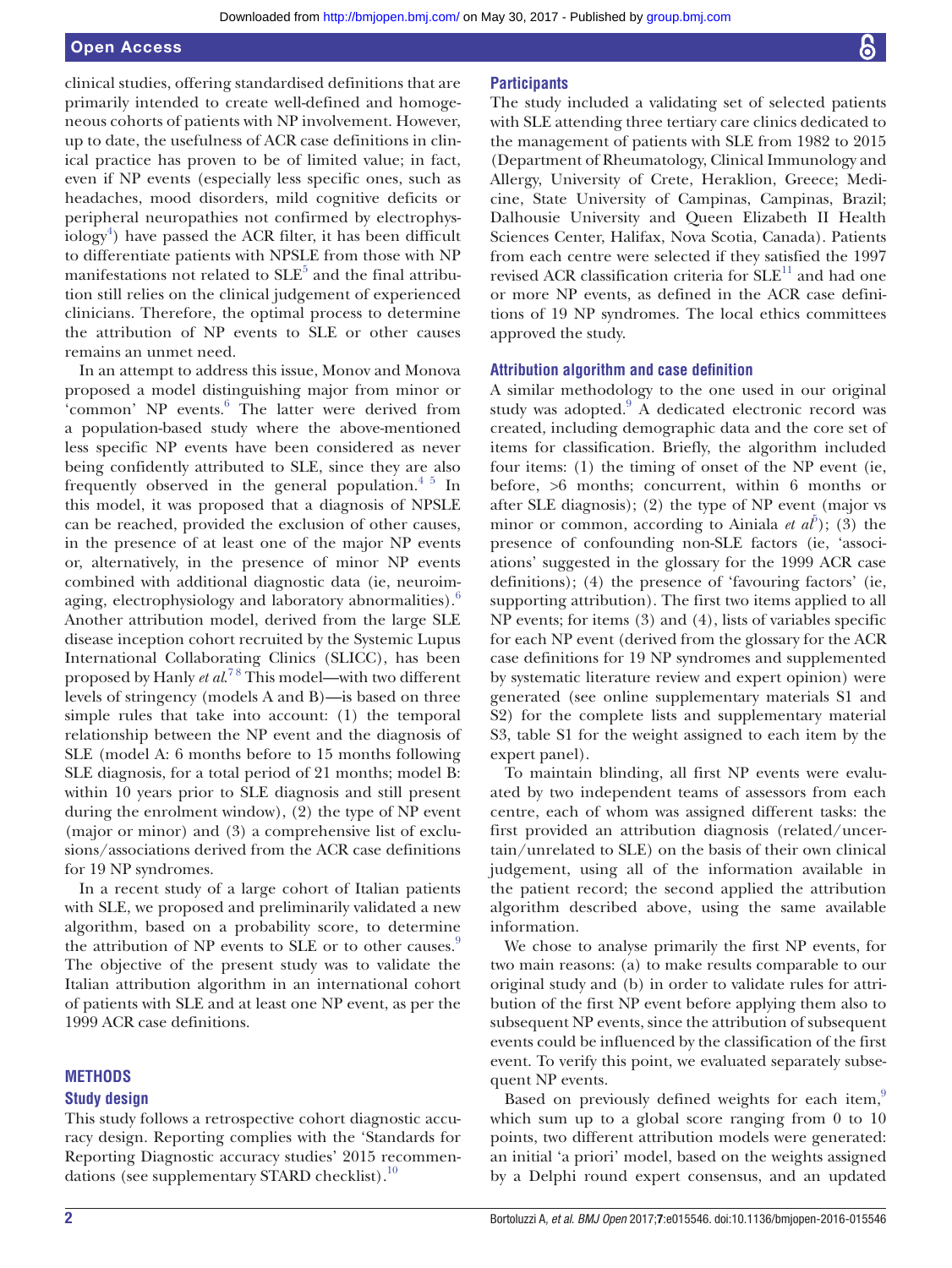version, based on both 'a priori' and 'data-driven' coeffi-cients<sup>[9](#page-6-6)</sup> (see below for more details).

### **Statistical analysis**

The characteristics of the cohort are reported using descriptive statistics. Missing data were not imputed, and complete case analysis was performed. The international dataset has been evaluated separately and then compared and combined to the two previously published training and validating Italian cohorts (see online supplementary material S4 for members of the Italian Study Group on Neuropsychiatric Systemic Lupus Erythematosus of the Italian Society of Rheumatology), in order to perform a pooled analysis.<sup>[9](#page-6-6)</sup>

The first analysis aimed to test discrimination of the previously reported algorithms ('a priori' and 'updated') on the international cohort. Discrimination was assessed with calculation of the area under curve (AUC) of the receiver operating characteristic (ROC) curve, using SLE-related NP events (ie, definite NPSLE) as positive outcomes and uncertain/unrelated as negative outcomes. The results from the international validating cohort were then compared with those of the training and validating Italian cohorts.

The second set of stratified analyses replicated the first, based on the type of NP event: major/minor, focal/ diffuse, ischaemic/non-ischaemic and central/peripheral.

Further analyses replicated the process of adaptation of the a priori coefficient obtained by multivariate ordinal logistic models using importance weights to a priori and data-driven coefficients (3:1). These analyses were done in the new validating dataset and in the pooled data from all three cohorts. A final validated algorithm was defined based on robustness, discrimination and feasibility considerations.

Finally, based on the ROC tables using binary outcomes, the best threshold cut-off point for attribution, able to discriminate SLE-related (primary NPSLE) versus uncertain/not related NP events, was assessed in the international validating cohort and in the pooled dataset, based on the maximum proportion of correctly classified NPSLE cases. Other clinically relevant cut-off points with misclassification rates <10% were also defined. Results are presented as sensitivity, specificity, positive predictive value (PPV) and negative predictive value (NPV) for each cut-off point. All analyses were performed using Stata V.11 (StataCorp, College Station, Texas, USA).

## **RESULTS**

### **International validation**

The study included 243 patients with SLE (178 from Heraklion, Greece; 53 from Campinas, Brazil and 12 from Nova Scotia, Canada) and at least one NP event for a total of 336 events. One hundred and ninety-seven patients (81.1%) were of European ancestry, 24 (9.9%) of African ancestry and 22 (9%) Hispanic; they were mainly

women (219 women, 90.1%; 24 men, 9.9%), with a mean (SD) age at first NP event of 39.0 (13.9) years. Two hundred and eighty-five (84.8%) NP events involved the CNS and 51 (15.2%) events involved the PNS ([table](#page-3-0) 1). Mood disorder was the most frequent manifestation (n=55, 16.4%), followed by headache (n=50, 14.9%) and cerebrovascular disease (n=38, 11.3%).

Applying the data driven and a priori coefficients (supplementary material S3, table S1), the ROC curve analysis related to the first NP event observed in the international cohort showed an AUC of 0.893 (95% CI 0.849 to 0.937) for the 'a priori' model and 0.892 (95% CI 0.847 to 0.937) for the 'data driven' model, using dichotomous outcomes (related vs uncertain/unrelated, [figure](#page-3-1) 1), a performance comparable to the one previously observed in the training and validating cohorts [\(table](#page-4-0) 2).

The analysis of the 'data-driven' coefficients, derived from the multivariate ordinal logistic model, and the 'a priori' coefficients on the pooled data led to a final updated model where the weight assigned to each item was highly consistent with the assigned 'a priori' coefficient (see online supplementary material S3, table S1).

The ROC curve analysis stratified for the timing of onset of the first NP events, before, concomitant or after the diagnosis of SLE, showed an AUC of 0.68 (95% CI 0.12 to 1.00), 0.78 (95% CI 0.64 to 0.92) and 0.85 (95% CI 0.64 to 0.92), respectively. A similar analysis applied to subsequent NP events showed again a good performance with an AUC of 0.80 (95% CI, 0.71 to 0.88) (see details in online supplementary material S3, table S2).

Taking into account a global score ranging from 0 to 10, the best single cut-off score for correct classification of a first NPSLE-related event in the international cohort was 7 ([table](#page-4-1) 3) with a sensitivity of 87.9%, specificity of 82.64%, a PPV of 77.68% and a NPV of 90.84%. The best discriminating cut-off point was also assessed in the pooled cohorts, where the final score  $\geq 7$  was confirmed as the single best attribution threshold for a correct classification of the first SLE-related NP event (sensitivity 71.2%, specificity 84.5%, PPV 82.9%, NPV 73.6%); again, in the pooled cohort, a score  $\geq 8$  was the cut-off point associated with a misclassification probability <10% (sensitivity 47.5%, specificity 97.2%, PPV 92.1%, NPV 72.9%), while a score  $\leq$ 2 had a NPV of 90% for a SLE-related event (see online supplementary material S3, table S3). Including subsequent NP events, the same cut-off points have been deemed applicable as best discrimination threshold.

## **Comparison of the performance of the algorithm in the three patient cohorts**

The overall performance of the attribution algorithm applied to the three different cohorts showed some differences, being the results obtained in the international cohort even better, to the one of the original study [\(table](#page-4-0) 2). To investigate the reasons for such a different performance, we further analysed the composition of the cohorts regarding the typology of the included NP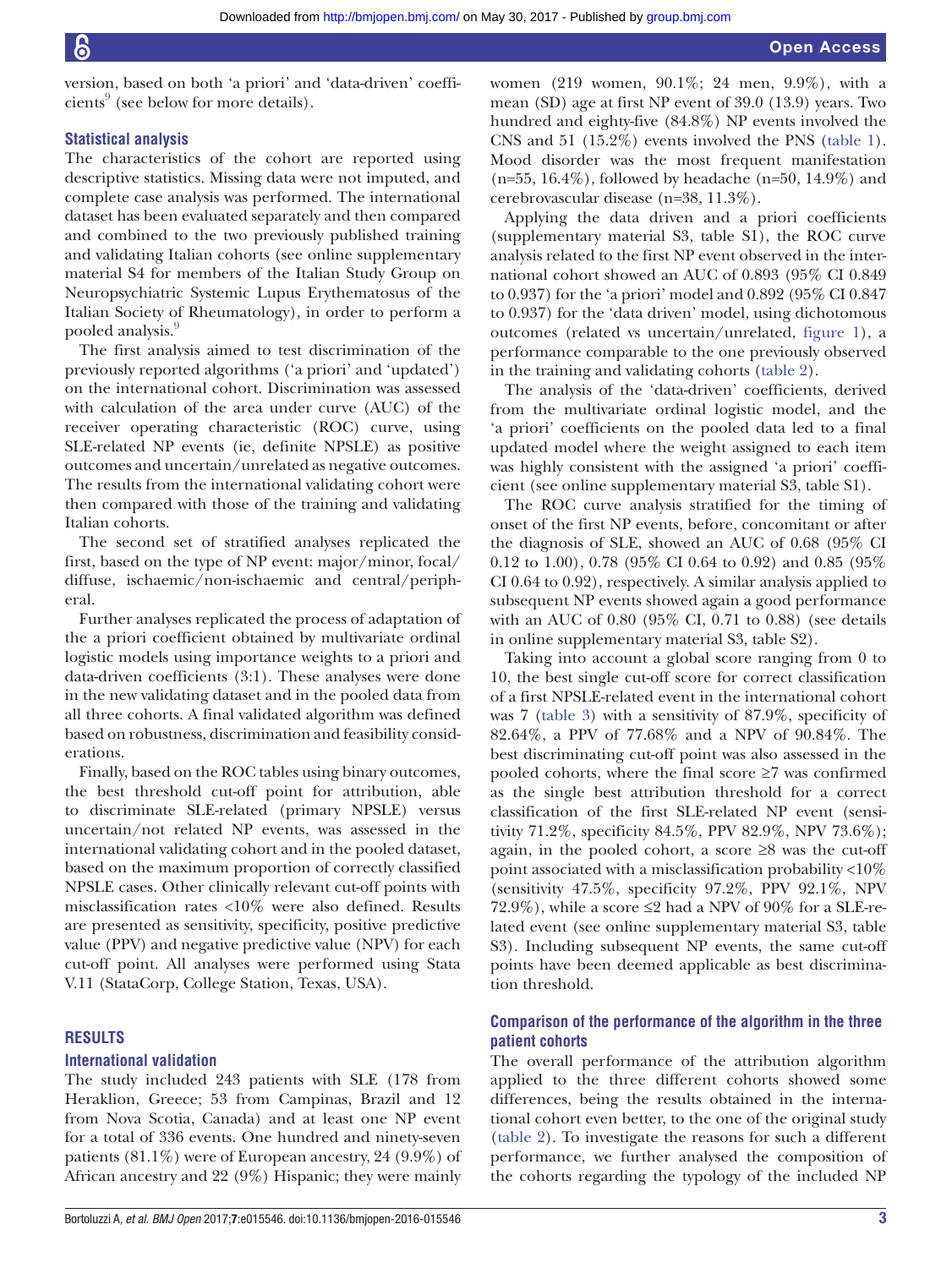Open Access

<span id="page-3-0"></span>

| Table 1 Distribution of neuropsychiatric events in the international cohort |                          |                          |                     |  |  |
|-----------------------------------------------------------------------------|--------------------------|--------------------------|---------------------|--|--|
|                                                                             | First, $n$ (%)           | Following, n (%)         | All, $n$ $%$        |  |  |
| PNS and CNS involvement                                                     | 243 (100)                | 93 (100)                 | 336 (100)           |  |  |
| <b>CNS</b> involvement                                                      | 202 (82.3)               | 83 (89.2)                | 285 (84.8)          |  |  |
| Mood disorder                                                               | 43 (17.7)                | 12(12.9)                 | 55 (16.4)           |  |  |
| Headache                                                                    | 35 (14.4)                | 15(16.1)                 | 50 (14.9)           |  |  |
| <b>CVD</b>                                                                  | 33 (13.6)                | 5(5.4)                   | 38 (11.3)           |  |  |
| Seizures                                                                    | 22(9.1)                  | 12 (12.9)                | 34(10.1)            |  |  |
| Anxiety                                                                     | 16 (6.6)                 | 2(2.1)                   | 18(5.4)             |  |  |
| Cognitive dysfunction                                                       | 13(5.3)                  | 20(21.5)                 | 33(9.8)             |  |  |
| Psychosis                                                                   | 11(4.5)                  | 6(6.5)                   | 17(5.1)             |  |  |
| MS-like syndrome                                                            | 9(3.7)                   | 1(1.08)                  | 10(3)               |  |  |
| Myelopathy                                                                  | 8(3.3)                   | 4(4.3)                   | 12(3.6)             |  |  |
| Movement disorder                                                           | 5(2.1)                   | 1(1.1)                   | 6(1.8)              |  |  |
| Acute confusional state                                                     | 5(2.1)                   | 3(3.2)                   | 8(2.4)              |  |  |
| Aseptic meningitis                                                          | 2(0.8)                   | 2(2.1)                   | 4(1.2)              |  |  |
| PNS involvement                                                             | 41(17.7)                 | 10(10.8)                 | 51(15.2)            |  |  |
| Cranial neuropathy                                                          | 15(6.2)                  | 3(3.2)                   | 18(5.4)             |  |  |
| Polyneuropathy                                                              | 10(4.1)                  | 4(4.3)                   | 14(4.2)             |  |  |
| Myasthenia gravis                                                           | 9(3.7)                   | $\equiv$                 | 9(2.7)              |  |  |
| Mononeuropathy                                                              | 4(1.6)                   | 2(2.1)                   | 6(1.8)              |  |  |
| Guillain-Barré syndrome                                                     | 3(1.2)                   | $\overline{\phantom{0}}$ | 3(0.9)              |  |  |
| Autonomic neuropathy                                                        |                          |                          |                     |  |  |
| Plexopathy                                                                  | $\overline{\phantom{0}}$ | 1(1.1)                   | 1(0.3)              |  |  |
| Major/minor                                                                 | 148/95 (60.9/39.1)       | 64/29 (68.8/31.2)        | 212/124 (63.1/36.9) |  |  |
| Focal/diffuse                                                               | 109/134 (44.9/55.1)      | 61/32 (65.6/34.4)        | 170/166 (50.6/49.4) |  |  |
| Central/peripheral                                                          | 202/41 (83.1/16.9)       | 83/10 (89.2/10.8)        | 287/49 (85.4/14.6)  |  |  |

CNS, central nervous system; CVD, cerebrovascular disease; MS, multiple sclerosis; PNS, peripheral nervous system.



<span id="page-3-1"></span>Figure 1 Receiver operating characteristic (ROC) curve using dichotomous outcomes (related vs uncertain/not related), for attribution of the first neuropsychiatric event observed in the international cohort.

events, since their heterogeneity could have impacted on the results.

As shown in [table](#page-5-0) 4, the three cohorts have a different prevalence of individual NP events ([table](#page-5-0) 4): the international cohort had a higher prevalence of major, focal and peripheral NP events than the two previous cohorts.

## **Stratified analyses based on the type of NP event: major/ minor, focal/diffuse, ischaemic/non-ischaemic and central/ peripheral**

The performance of the algorithm was evaluated separately by testing the events clustered by type of event. Comparing the accuracy of ROC curve in minor/major, focal/diffuse, ischaemic/non-ischaemic and peripheral/ central NP events, there were no statistically significant differences in performance among the three cohorts, although, as expected, the accuracy of the model was better for major and focal events and similar for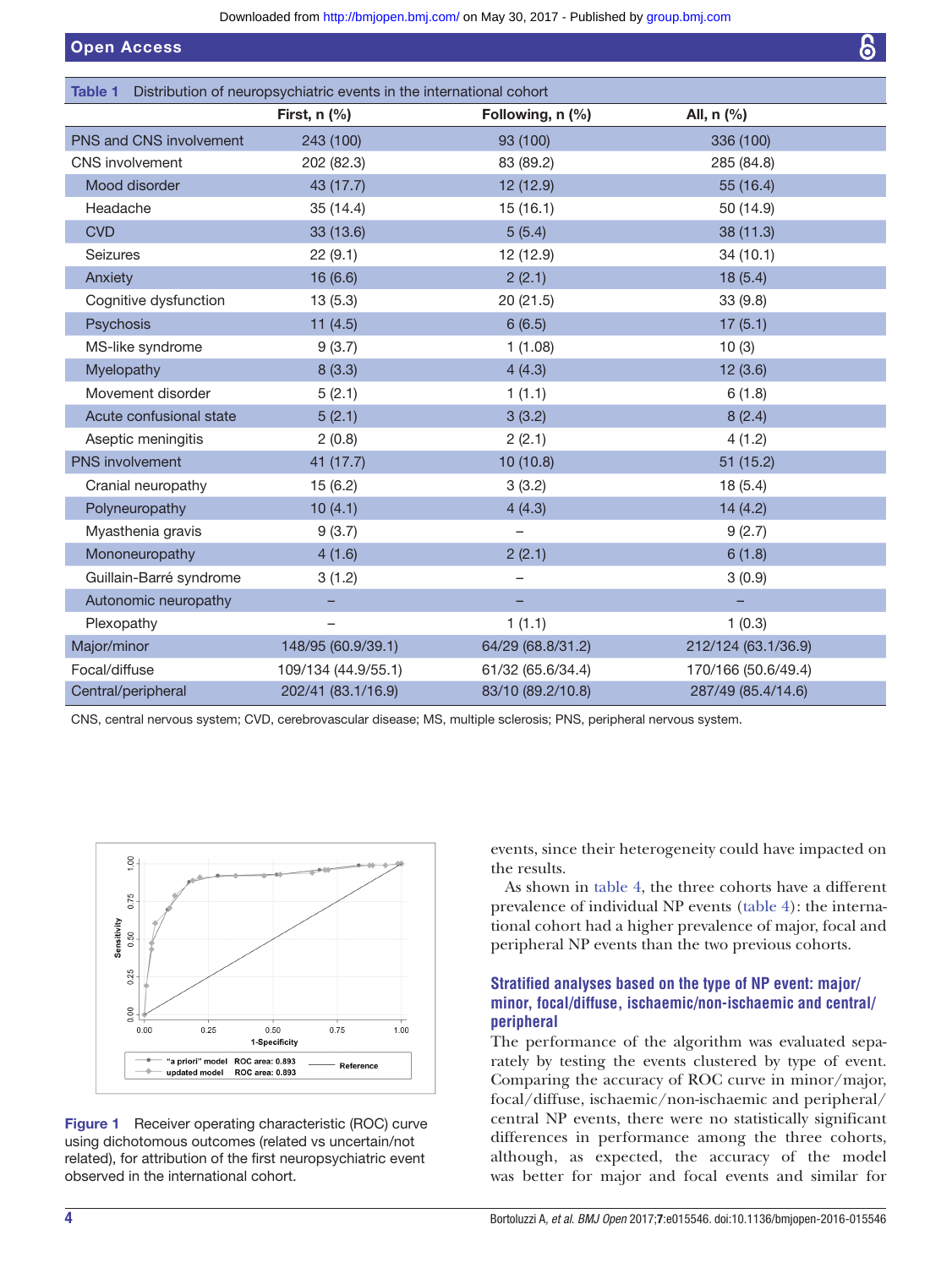Open Access

<span id="page-4-0"></span>Table 2 Comparison of the accuracy of the 'a priori' and of the 'updated' algorithms for attribution of the first neuropsychiatric events in the three cohorts

|                                           | No of |                               |                    |                   |                    |          |
|-------------------------------------------|-------|-------------------------------|--------------------|-------------------|--------------------|----------|
| <b>Cohort</b>                             | pts   | A priori (original) algorithm |                    | Updated algorithm |                    |          |
|                                           |       | <b>AUC</b>                    | $(95% \text{ Cl})$ | <b>AUC</b>        | $(95% \text{ Cl})$ | p Value* |
| Cohort 1: Training 9                      | 225   | 0.845                         | 0.797 to 0.892     | 0.857             | 0.811 to 0.904     | 0.03     |
| Cohort 2: Italian validating <sup>9</sup> | 209   | 0.818                         | 0.759 to 0.876     | 0.818             | 0.759 to 0.876     | 1.0      |
| Cohort 3: International <sup>9</sup>      | 243   | 0.893                         | 0.849 to 0.936     | 0.892             | 0.847 to 0.937     | 0.9      |
| p Value <sup>†</sup>                      |       | 0.10                          |                    | 0.13              |                    |          |

AUC, area under curve.

\*Intracohorts comparison.

†Intercohorts comparison.

ischaemic, non-ischaemic, central and peripheral manifestations [\(table](#page-5-0) 4).

#### **DISCUSSION**

Recently, on behalf of the Study Group for NPSLE of the Italian Society of Rheumatology, an attribution model based on a simple numerical algorithm (ranging from 0 to 10) and derived from a robust statistical evaluation and large dataset was proposed. The original algorithm was tested on a single-centre training cohort of patients with SLE and then validated on an independent Italian cohort demonstrating good performance in terms of sensitivity, specificity, PPV and NPV when compared with expert clinical judgement (the current 'gold' reference standard). To further validate this algorithm, taking also into account differences in ethnicity, we have tested its performance in a third independent international cohort including patients with one or more NP events, as per the 1999 ACR case definitions.

The first analysis (based on 'a priori' defined and 'updated' coefficients), aimed to test the discrimination power of the aforementioned algorithm on the external international cohort, demonstrated an overall performance of the algorithm highly comparable to our original study ([figure](#page-3-1) 1), confirming its high reliability. Further analyses replicated the process of adaptation of the a priori coefficients using data-driven results of a) the new validating international cohort and b) the overall pooled dataset (all three cohorts) to validate the original model composed by predefined and weighted coefficients.<sup>[9](#page-6-6)</sup>

Based on the ROC tables and using binary outcomes, the best cut-off for discrimination (ie, attribution threshold) was assessed in the international validating set and in the pooled dataset. A total score  $\geq 7$  (range from 0 to 10) identified the maximum proportion of correctly classified NPSLE cases (both first and subsequent NP events). Compared with the lower cut-off point we found in our original paper  $(≥6)$ ,<sup>[9](#page-6-6)</sup> this result is worthy of comment. First, there were differences in the composition of the international and the original cohorts, with particular regard to the distribution of major NP events. Given the structure of the algorithm, higher scores are assigned to

<span id="page-4-1"></span>Table 3 Sensitivity, specificity, PPV and NPV for each defined cut-point derived from the application of the attribution algorithm (using 'a priori' coefficients) to the first NP event observed in the international cohort

|            |                 |                 | <b>Correctly</b> |         |        |                |                |
|------------|-----------------|-----------------|------------------|---------|--------|----------------|----------------|
| Cut-point  | Sensitivity (%) | Specificity (%) | classified (%)   | LR+     | $LR-$  | <b>PPV</b> (%) | <b>NPV (%)</b> |
| $(\geq 0)$ | 100.0           | 0.0             | 40.7             |         |        | 40.7           |                |
| (≥1)       | 100.0           | 1.4             | 41.6             | 1.0141  | 0      | 41.1           | 100.0          |
| (≥2)       | 99.0            | 6.2             | 44.0             | 1.0559  | 0.1616 | 42.1           | 90.0           |
| (≥3)       | 99.0            | 16.7            | 50.2             | 1.1879  | 0.0606 | 45.0           | 96.0           |
| (≥4)       | 96.0            | 31.9            | 58.0             | 1.41    | 0.1265 | 49.2           | 92.0           |
| (≥5)       | 92.9            | 48.6            | 66.7             | 1.8084  | 0.1455 | 55.4           | 90.9           |
| (≥6)       | 91.9            | 71.5            | 79.8             | 3.2284  | 0.113  | 68.9           | 92.8           |
| $(\geq 7)$ | 87.9            | 82.6            | 84.8             | 5.0618  | 0.1467 | 77.7           | 90.8           |
| (≥8)       | 69.7            | 91.0            | 82.3             | 7.7203  | 0.3331 | 84.1           | 81.4           |
| (≥9)       | 47.5            | 97.2            | 76.9             | 17.0909 | 0.5403 | 92.1           | 72.9           |
| (≥10)      | 19.2            | 99.3            | 66.7             | 27.6364 | 0.8137 | 95.0           | 64.1           |
| (>10)      | 0.0             | 100.0           | 59.3             |         |        |                | 59.3           |

LR, likelihood ratio; NPV, negative predictive value; NP, neuropsychiatric; PPV, positive predictive value.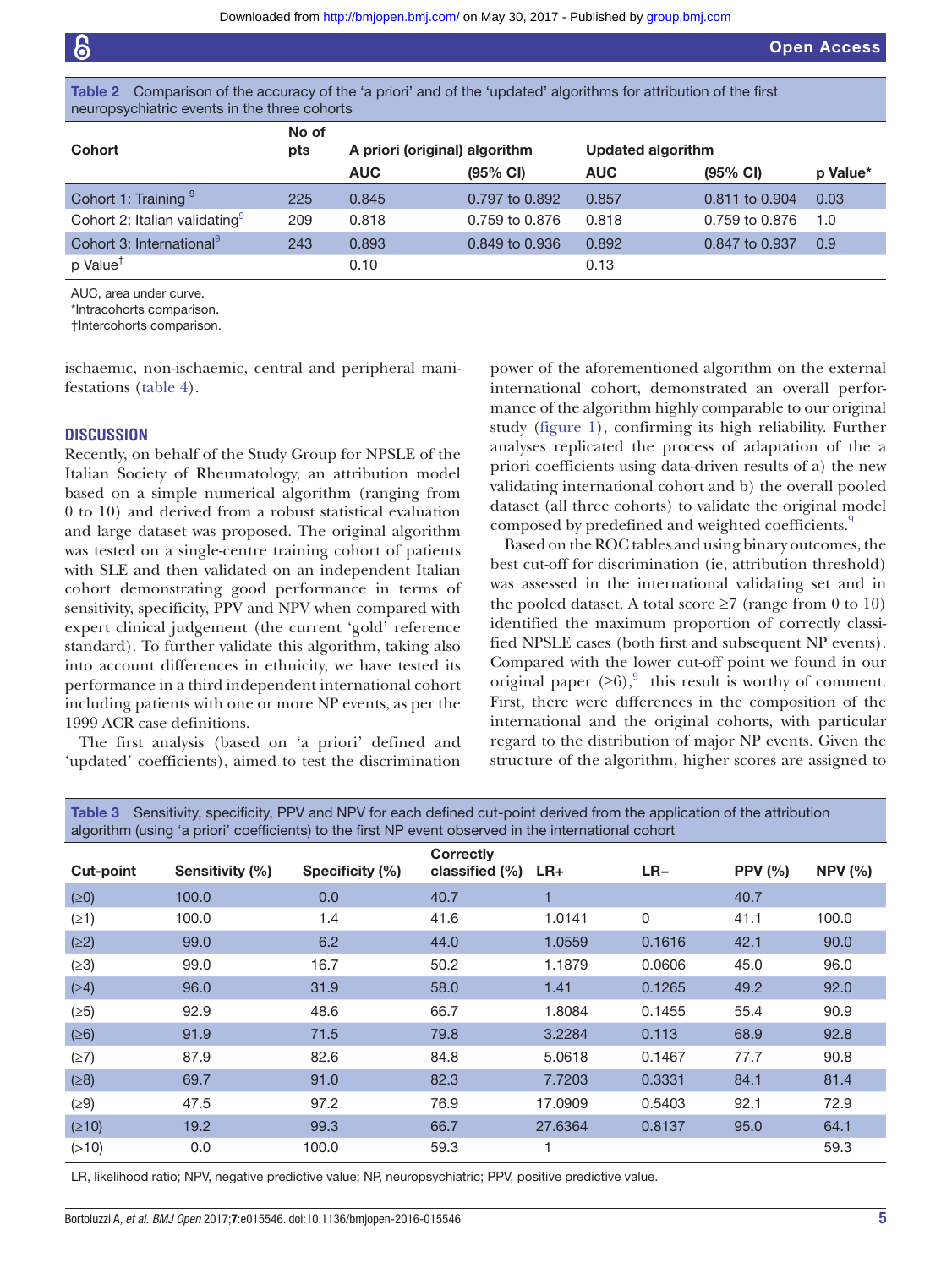<span id="page-5-0"></span>Table 4 Prevalence rate of different NP events and performance of the algorithm in the international cohorts and comparison with the training and validating cohort

| Type of event                  | Training cohort (1) |                        | Validating cohort (2) |                       | International cohort (3) |                       | p Values* |
|--------------------------------|---------------------|------------------------|-----------------------|-----------------------|--------------------------|-----------------------|-----------|
|                                | N(%                 | <b>AUC (95% CI)</b>    | N(%                   | <b>AUC (95% CI)</b>   | N(%                      | <b>AUC (95% CI)</b>   |           |
| Minor                          | 136 (60.4)          | $0.76$ (0.68 to 0.84)  | 104(50.2)             | $0.73$ (0.62 to 0.83) | 95 (60.9)                | $0.75$ (0.60 to 0.90) | 0.88      |
| Major                          | 89 (39.6)           | $0.93$ (0.88 to 0.98)  | 105 (49.8)            | 0.81 (0.70 to 0.91)   | 148 (39.1)               | 0.89 (0.83 to 0.94)   | 0.09      |
| p Valuest                      |                     | 0.0006                 |                       | 0.12                  |                          | 0.06                  |           |
| Focal                          | 76 (33.8)           | $0.90$ (0.83 to 0.97)  | 83 (39.7)             | $0.80$ (0.69 to 0.92) | 109 (44.9)               | 0.89 (0.84 to 0.96)   | 0.31      |
| <b>Diffuse</b>                 | 149 (66.2)          | $0.81$ (0.76 to 0.88)  | 122(60.3)             | 0.79 (0.70 to 0.87)   | 134 (55.1)               | $0.83$ (0.74 to 0.92) | 0.78      |
| p Valuest                      |                     | 0.10                   |                       | 0.54                  |                          | 0.11                  |           |
| Ischaemic                      | 38(16.7)            | $0.87$ (0.75 to 0.98)  | 28(13.4)              | $0.82$ (0.62 to 1.00) | 33(13.6)                 | $0.85$ (0.69 to 1.00) | 0.92      |
| Non-ischaemic/<br>inflammatory | 187 (83.3)          | 0.84 (0.78 to 0.89)    | 181 (86.6)            | 0.82 (0.76 to 0.88)   | 210 (86.4)               | 0.89 (0.84 to 0.94)   | 0.14      |
| p Valuest                      |                     | 0.65                   |                       | 0.99                  |                          | 0.59                  |           |
| Central                        | 200 (88.9)          | $0.85(0.81)$ to $0.90$ | 192 (91.9)            | 0.81 (0.75 to 0.87)   | 202 (83.1)               | 0.89 (0.84 to 0.94)   | 0.16      |
| Peripheral                     | 25(11.1)            | Not applicable         | 17(8.1)               | $0.89$ (0.74 to 1.00) | 41 (16.9)                | 0.88 (0.76 to 0.98)   | 0.83      |
| p Valuest                      |                     |                        |                       | 0.27                  |                          | 0.87                  |           |

\*p Values intercohorts comparison between the AUC calculated for the different type of the event.

†p Values intracohort comparison between the AUC calculated for the different type of the event.

AUC, area under curve; NP, neuropsychiatric.

these types of NP events.<sup>12</sup> In this way, 7 is the maximum score that can be reached by applying the model for a minor event. This implies a higher 'attribution threshold' for minor NP events and, consequently, only a limited percentage of these events will be attributed to SLE using the algorithm in its current version. Accordingly, a greater prevalence of minor or diffuse events would influence the final performance of the attribution algorithm, which is derived from the cohort wherein it is applied. However, although the different composition of the individual cohorts (see [table](#page-5-0) 4) may have influenced the definition of the 'attribution threshold', merging data of all three cohorts has balanced the proportion of major and minor events, thus making the newly identified cut-point more reliable for attribution. Interestingly, in a recent study by Fanouriakis *et al*, [12](#page-7-0) a similar result has been reached. In that study, different models of attribution, including our own, have been tested against 'clinical judgement' in an independent and 'real life' cohort of patients with SLE with NP involvement; applying our algorithm, the best performing cut-off point to ensure the discrimination between primary NPSLE from NP events not related to SLE was  $\geq 7$ , that is, the same as the one we found in the present validation study.

In our opinion, the 'small window' of attribution for minor events is not a drawback; rather, it is in keeping with the evolution of the concept of NPSLE itself. In fact, inclusion of these minor events has substantially influenced the prevalence of NPSLE, especially in the past,<sup>13-16</sup> while in more recent years, prospective studies derived from the SLICC inception cohort have challenged this concept of NPSLE, demonstrating that such events correlate poorly with conventional measures of

SLE disease activity, autoantibodies and lupus specific therapies. For this reason, these NP events require a more careful and rigorous clinical evaluation in order to determine the correct attribution.<sup>17-19</sup> For example, in the SLICC cohort, out of a total of 1732 patients, 17.8% had headache within the enrolment window, migraine in 60.7%, tension in 38.6%, intractable non-specific in 7.1%, cluster in 2.6% and intracranial hypertension in  $1.0\%$ .<sup>[18](#page-7-3)</sup> Although the prevalence of headache rose to 58% by 10 years, only 26 patients (1.5% of the cohort) experienced 'lupus headache' over the entire study, reported as a variable in the SLEDAI-2 $K^{20}$  at annual assessments.<sup>19</sup> Hanly *et al* also reported that mood disorders occurred in 12.7% of 1827 patients in the SLICC cohort, and a little more than a third of the total (98 events, 38.3%) were attributed to SLE.<sup>[18](#page-7-3)</sup>

As a result of these and other studies, the frequency of NPSLE has been re-evaluated.<sup>689</sup> However, one must not forget that mood disorders, headache and mild cognitive deficits, all frequently observed in patients with SLE, depend heavily on clinical assessment of mainly subjective symptoms; not surprisingly, it is in these cases that we observed the worst performance of the model, when compared with the current 'gold standard', that is, the judgement of experienced physicians. Nevertheless, given the intrinsic uncertainty of the diagnosis for some NP manifestations, especially the common minor NP events, to reach a confident diagnosis of primary NPSLE is sometimes only presumptive, despite the efforts to improve the tools available to the clinician. For this reason, the categorisation of NPSLE events based on a quantitative score could ensure a more standardised and consistent approach to the attribution of NP events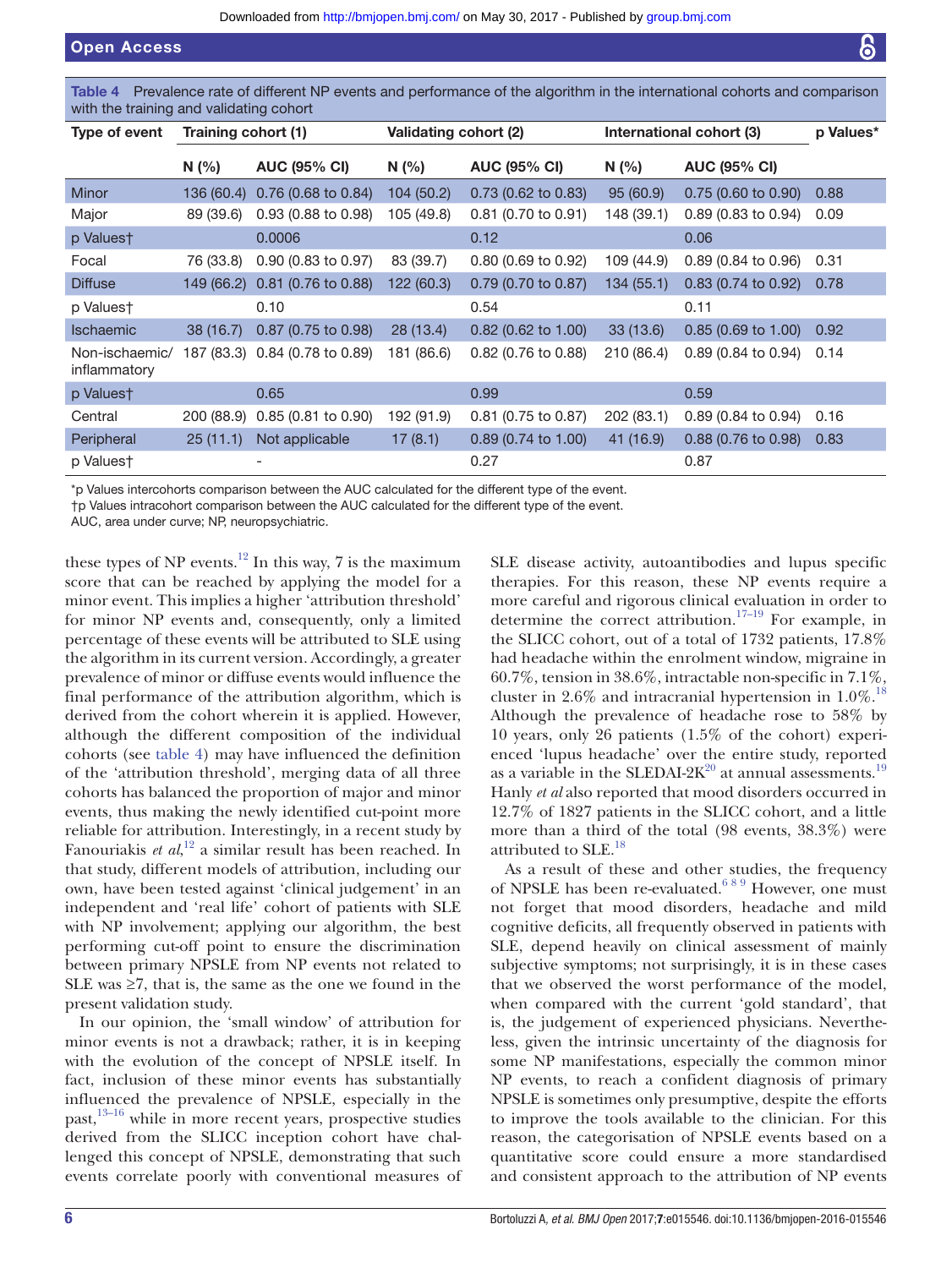in future studies of NPSLE.<sup>21</sup> Moreover, the model has characteristics of flexibility and versatility that could be adapted to the setting in which a clinician operates. It is possible to modulate the single cut-off in relation to clinical contingency, choosing from time to time sensitivity over specificity or vice versa, remembering that even more stringent cut-points (ie, ≤2 and ≥8 meaning that the NP event has a high chance to be unrelated or related to SLE, respectively) are also associated with a—relatively low—probability of misclassification (10%). It may be that more stringent cut-points could be tested as a 'therapeutic threshold' (ie, to treat or not to treat). On this topic, a prospective study is already underway.

There are several study limitations that should be mentioned. First, the use of a retrospective design is a weakness that could have influenced the proper attribution of some NP events, thus at risk of bias, due to incomplete data collection, especially for NP events observed before the publication of the ACR nomenclature. However, a supplementary analysis restricted to the subset of events observed after 1999 gave similar results to those obtained using all first NP events (data not shown). A second limitation is the low number of some rare NP events, making our results not fully generalisable to all NP events included in the ACR glossary. Finally, this model currently has to be considered as confidently tested and validated for the evaluation and attribution of the first NP event since the attribution of subsequent events could be influenced by history or recurrence of NP manifestations in the same patient, recognised as a risk factor for primary NPSLE involvement.[17 18 22–26](#page-7-2) However, when the algorithm was applied to subsequent NP events, it demonstrated a similar and satisfactory performance as for the first one, especially for antecedent events unrelated to SLE.

In summary, in this study, we confirmed that the Italian attribution algorithm is a valid and robust tool for the correct identification of cases with NPSLE, with a validated score for attribution of NP events ≥7 (in a scale ranging from 0 to 10). The 'a priori score' originally defined by the expert panel to weigh the single items included in the attribution model was shown to be consistent and accurate and confirmed by the data-driven analysis of both an external international cohort and of the pooled cohorts. In a medical setting as complex as NPSLE, we do not believe that our model should substitute the clinical judgement provided by experienced and multidisciplinary teams, but rather, it could assist them in the attribution process. The categorisation of patients with NPSLE based on a quantitative, reliable and validated probability score might provide a more standardised approach to the attribution of NP events, also to be used in future studies on NPSLE.

#### Author affiliations

<sup>1</sup>Department of Medical Sciences, Section of Rheumatology, University of Ferrara and Azienda Ospedaliero-Universitaria Sant'Anna di Cona, Ferrara, Italy <sup>2</sup>Department of Rheumatology, Clinical Immunology and Allergy, University of Crete, Heraklion, Greece

<sup>3</sup>Rheumatology Division, Department of Medicine, State University of Campinas, Campinas, Brazil

4 Epidemiology Unit, Italian Society of Rheumatology, Milan, Italy 5 Division of Rheumatology, Department of Pathology, Dalhousie University and Queen Elizabeth II Health Sciences Center, Halifax, Nova Scotia, Canada

Contributors AB, MG: substantial contributions to the conception of the work and interpretation of data for the work; drafting the work and revising it critically for important intellectual content; agreement to be accountable for all aspects of the work related to accuracy and integrity; final approval of the version to be published; AF, SA, LC and EM: substantial contributions to the acquisition of the data for the work and revising it critically for important intellectual content; agreement to be accountable for all aspects of the work related to accuracy and integrity; final approval of the version to be published; CS: substantial contributions to the analysis of the data for the work and revising it critically for important intellectual content; agreement to be accountable for all aspects of the work related to accuracy and integrity; final approval of the version to be published; GB, JH: substantial contributions to the interpretation of the data for the work and revising it critically for important intellectual content; agreement to be accountable for all aspects of the work related to accuracy and integrity; final approval of the version to be published

Funding SA has received grant from Conselho Nacional de Desenvolvimento Cientifico (CNPq304255/2015-7).

Competing interests None declared.

Provenance and peer review Not commissioned; externally peer reviewed.

Data sharing statement No additional unpublished data.

Open Access This is an Open Access article distributed in accordance with the Creative Commons Attribution Non Commercial (CC BY-NC 4.0) license, which permits others to distribute, remix, adapt, build upon this work non-commercially, and license their derivative works on different terms, provided the original work is properly cited and the use is non-commercial. See: [http://creativecommons.org/](http://creativecommons.org/licenses/by-nc/4.0/) [licenses/by-nc/4.0/](http://creativecommons.org/licenses/by-nc/4.0/)

© Article author(s) (or their employer(s) unless otherwise stated in the text of the article) 2017. All rights reserved. No commercial use is permitted unless otherwise expressly granted.

#### **REFERENCES**

- <span id="page-6-0"></span>1. The American College of Rheumatology nomenclature and case definitions for neuropsychiatric lupus syndromes. *[Arthritis Rheum](http://dx.doi.org/10.1002/1529-0131(199904)42:4<599::AID-ANR2>3.0.CO;2-F)* 1999;42:599–608.
- <span id="page-6-1"></span>2. Bertsias GK, Boumpas DT . Pathogenesis, diagnosis and management of neuropsychiatric SLE manifestations. *[Nat Rev](http://dx.doi.org/10.1038/nrrheum.2010.62)  [Rheumatol](http://dx.doi.org/10.1038/nrrheum.2010.62)* 2010;6:358–67.
- 3. Govoni M, Bortoluzzi A, Padovan M, *et al*. The diagnosis and clinical management of the neuropsychiatric manifestations of lupus. *[J](http://dx.doi.org/10.1016/j.jaut.2016.06.013)  [Autoimmun](http://dx.doi.org/10.1016/j.jaut.2016.06.013)* 2016;74:41–72.
- <span id="page-6-2"></span>4. Ainiala H, Loukkola J, Peltola J, *et al*. The prevalence of neuropsychiatric syndromes in systemic lupus erythematosus. *[Neurology](http://dx.doi.org/10.1212/WNL.57.3.496)* 2001;57:496–500.
- <span id="page-6-3"></span>5. Ainiala H, Hietaharju A, Loukkola J, *et al*. Validity of the new American College of Rheumatology criteria for neuropsychiatric lupus syndromes: a population-based evaluation. *[Arthritis Rheum](http://dx.doi.org/10.1002/1529-0131(200110)45:5<419::AID-ART360>3.0.CO;2-X)* 2001;45:419–23.
- <span id="page-6-4"></span>6. Monov S, Monova D. Classification criteria for neuropsychiatric systemic lupus erythematosus: do they need a discussion? *Hippokratia* 2008;12:103–7.
- <span id="page-6-5"></span>7. Hanly JG. The neuropsychiatric SLE SLICC inception cohort study. *[Lupus](http://dx.doi.org/10.1177/0961203308097568)* 2008;17:1059–63.
- 8. Hanly JG, Urowitz MB, Su L, *et al*. Prospective analysis of neuropsychiatric events in an international disease inception cohort of patients with systemic lupus erythematosus. *[Ann Rheum Dis](http://dx.doi.org/10.1136/ard.2008.106351)* 2010;69:529–35.
- <span id="page-6-6"></span>9. Bortoluzzi A, Scirè CA, Bombardieri S, *et al*. Development and validation of a new algorithm for attribution of neuropsychiatric events in systemic lupus erythematosus. *[Rheumatology](http://dx.doi.org/10.1093/rheumatology/keu384)* 2015;54:891–8.
- <span id="page-6-7"></span>10. Bossuyt PM, Cohen JF, Gatsonis CA, *et al*. STARD 2015: updated reporting guidelines for all diagnostic accuracy studies. *[Ann Transl](http://dx.doi.org/10.3978/j.issn.2305-5839.2016.02.06)  [Med](http://dx.doi.org/10.3978/j.issn.2305-5839.2016.02.06)* 2016;4:85.
- <span id="page-6-8"></span>11. Hochberg MC. Updating the American College of Rheumatology revised criteria for the classification of systemic lupus erythematosus. *[Arthritis Rheum](http://dx.doi.org/10.1002/art.1780400928)* 1997;40:1725.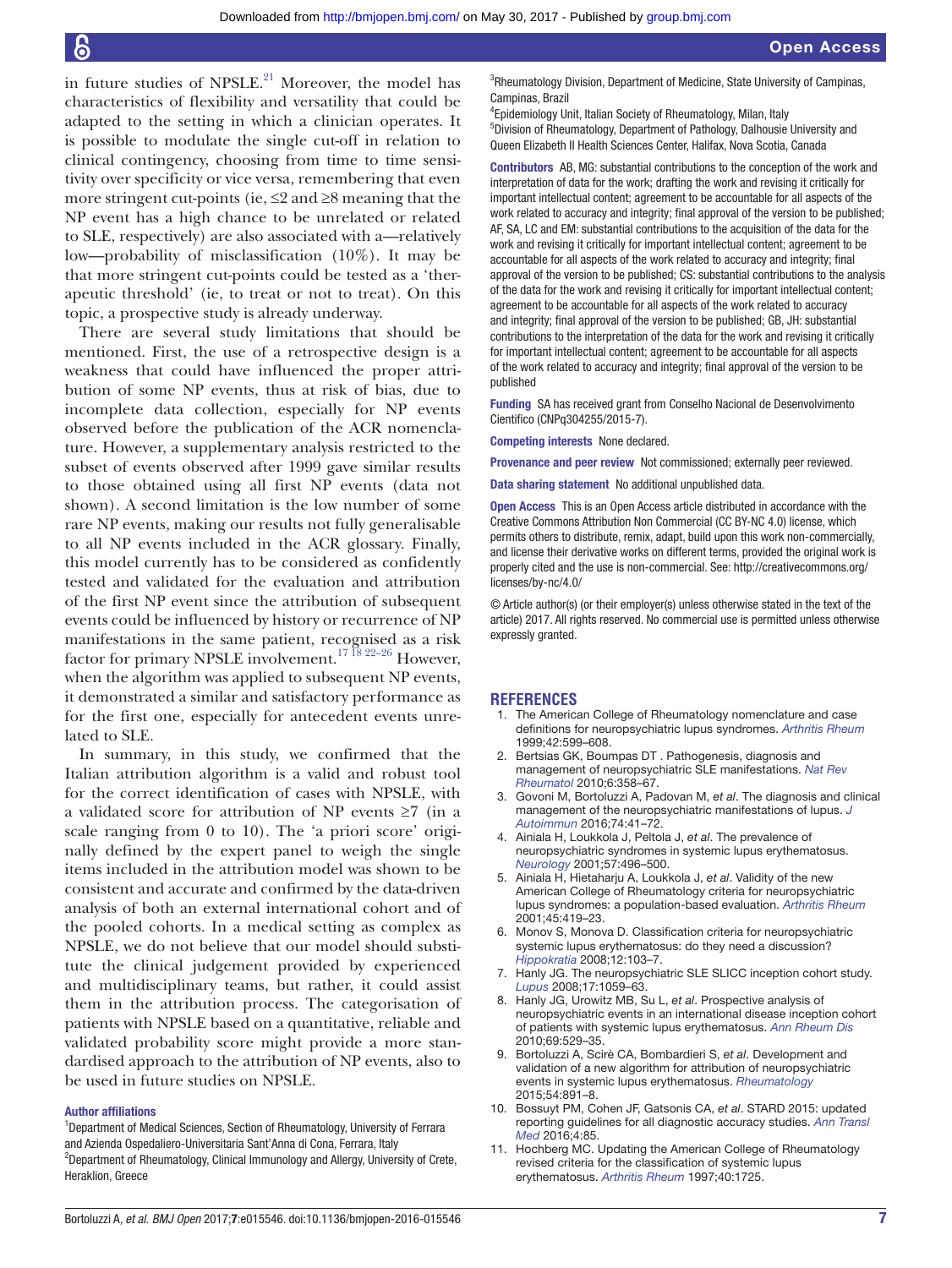- <span id="page-7-0"></span>12. Fanouriakis A, Pamfil C, Rednic S, *et al*. Is it primary neuropsychiatric systemic lupus erythematosus? Performance of existing attribution models using physician judgment as the gold standard. *Clin Exp Rheumatol* 2016;34.
- <span id="page-7-1"></span>13. Brey RL, Holliday SL, Saklad AR, *et al*. Neuropsychiatric syndromes in lupus: prevalence using standardized definitions. *[Neurology](http://dx.doi.org/10.1212/WNL.58.8.1214)* 2002;58:1214–20.
- 14. Sanna G, Bertolaccini ML, Cuadrado MJ, *et al*. Neuropsychiatric manifestations in systemic lupus erythematosus: prevalence and association with antiphospholipid antibodies. *J Rheumatol* 2003;30:985–92.
- 15. Mok CC, Lau CS, Wong RW. Neuropsychiatric manifestations and their clinical associations in southern Chinese patients with systemic lupus erythematosus. *J Rheumatol* 2001;28:766–71.
- 16. Petri M, Naqibuddin M, Carson KA, *et al*. Cognitive function in a systemic lupus erythematosus inception cohort. *J Rheumatol* 2008;35:1776–81.
- <span id="page-7-2"></span>17. Hanly JG, Su L, Urowitz MB, *et al*. Mood Disorders in Systemic Lupus Erythematosus: Results From an International Inception Cohort Study. *[Arthritis Rheumatol](http://dx.doi.org/10.1002/art.39111)* 2015;67:1837–47.
- <span id="page-7-3"></span>18. Hanly JG, Urowitz MB, O'Keeffe AG, *et al*. Headache in systemic lupus erythematosus: results from a prospective, international inception cohort study. *[Arthritis Rheum](http://dx.doi.org/10.1002/art.38106)* 2013;65:2887–97.
- <span id="page-7-5"></span>19. Lockshin MD. Editorial: Splitting Headache (Off). *[Arthritis &](http://dx.doi.org/10.1002/art.38108)  [Rheumatism](http://dx.doi.org/10.1002/art.38108)* 2013;65:2759–61.
- <span id="page-7-4"></span>20. Gladman DD, Ibañez D, Urowitz MB. Systemic lupus erythematosus disease activity index 2000. *J Rheumatol* 2002;29:288–91.
- <span id="page-7-6"></span>21. Hanly JG. Attribution in the assessment of nervous system disease in SLE. *[Rheumatology](http://dx.doi.org/10.1093/rheumatology/keu458)* 2015;54:755–6.
- 22. Bertsias G, Ioannidis JP, Boletis J, *et al*. EULAR recommendations for the management of systemic lupus erythematosus. Report of a Task Force of the EULAR Standing Committee for International Clinical Studies Including Therapeutics. *[Ann Rheum Dis](http://dx.doi.org/10.1136/ard.2007.070367)* 2008;67:195–205.
- 23. Hanly JG, Urowitz MB, Su L, *et al*. Seizure disorders in systemic lupus erythematosus results from an international, prospective, inception cohort study. *[Ann Rheum Dis](http://dx.doi.org/10.1136/annrheumdis-2011-201089)* 2012;71:1502–9.
- 24. Padovan M, Castellino G, Bortoluzzi A, *et al*. Factors and comorbidities associated with central nervous system involvement in systemic lupus erythematosus: a retrospective cross-sectional casecontrol study from a single center. *[Rheumatol Int](http://dx.doi.org/10.1007/s00296-010-1565-4)* 2012;32:129–35.
- 25. Appenzeller S, Cendes F, Costallat LT. Epileptic seizures in systemic lupus erythematosus. *[Neurology](http://dx.doi.org/10.1212/01.WNL.0000144178.32208.4F)* 2004;63:1808–12.
- 26. Mikdashi J, Krumholz A, Handwerger B. Factors at diagnosis predict subsequent occurrence of seizures in systemic lupus erythematosus. *[Neurology](http://dx.doi.org/10.1212/01.WNL.0000165959.98370.D5)* 2005;64:2102–7.